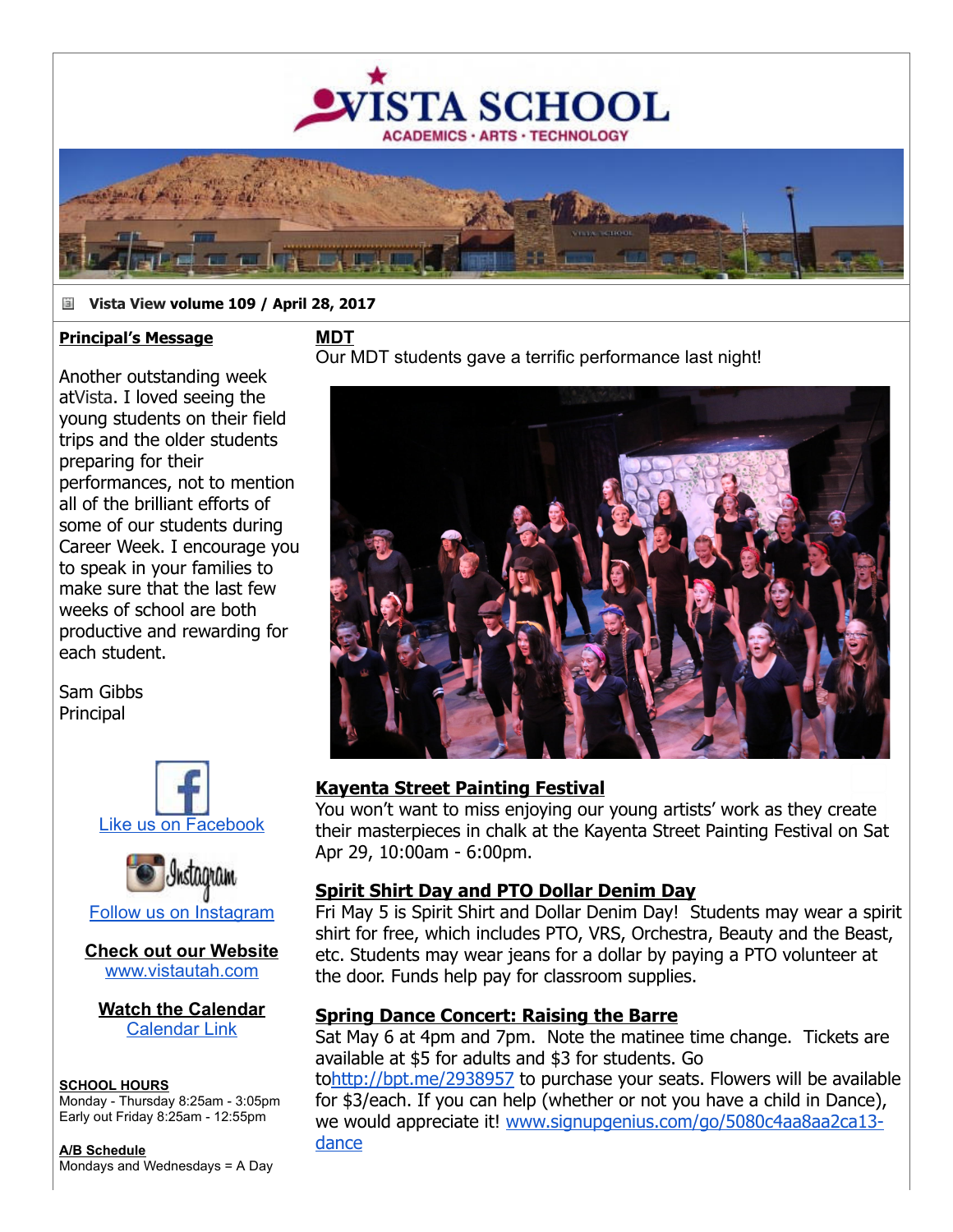Tuesdays and Thursdays = B Day Fridays = A or B Day

Check the school calendar to know whether a Friday is an A or B Day

#### **Kindergarten Hours:**

- M-TH: AM 8:25-11:10am \* PM 12:20 3:05pm
- Friday: 8:25 12:55 AM-A Days \* PM-B Days

The doors to Vista School will open at8:10 am each morning. Please do not drop off students before that time

#### **LAST DAY OF SCHOOL INFO:**

The last day of school for **Kindergarten**will be Thur May 11 for P.M. students and Fri May 12 for A.M. students. Classes will be dismissed at 12:55pm.

The last day of school for 1st - 8th **grade** will be Wed May 24. Classes will be dismissed at 12:55pm.

# **Last Day of School**

The last day of school for Kindergarten will be Thur May 11 for P.M. students and Fri May 12 for A.M. students. Classes will be dismissed at 12:55pm.

The last day of school for 1st - 8th grade will be Wed May 24. Classes will be dismissed at 12:55pm.

# **SUSA Summer Swim Team**

Visit [www.SUSAsummerteam.com](http://track.spe.schoolmessenger.com/f/a/GvsYZe9NnLlezjKjyG9_2Q~~/AAAAAQA~/RgRa5NuiP0EIAKx_NR2EBSFXB3NjaG9vbG1YBAAAAABCCgACIqgDWdgpShhSFG1yb3dhbkB2aXN0YXV0YWguY29tCVEEAAAAAEQdaHR0cDovL3d3dy5TVVNBc3VtbWVydGVhbS5jb21Hp3sicGVyc29uaWQiOiIzNzAwNCIsInNlbnRUaW1lTXMiOiIxNDkzNDExNzc1ODg0IiwiY3VzdG9tZXJpZCI6Ijg3NDYiLCJ1c2VyaWQiOiIyIiwiam9iaWQiOiI3MTEiLCJlbWFpbFNvdXJjZSI6IkNVU1RPTUVSX0pPQiIsImVudiI6InByb2QiLCJzZXF1ZW5jZSI6IjAiLCJzaGFyZGlkIjoiMSJ9) for information about summer swim teams. May 30-July 21 at Sand Hollow Aquatic Center, Summit Athletic Club and Washington City Community Center. Beginning, Intermediate and Advanced groups with the opportunity to meet US Olympic Team swimmers! Registration fees differ by facility and by time (\$140-\$165) with early registration discount). For more information, contact Shawn King at 435-215-8237

#### **ICC Vista Conservatory Classes**

All classes have ended for the semester, EXCEPT Monday classes, which end on May 8. There are a few exceptions, which have been communicated to parents through the teacher of that class.

Payment is now due to complete semester fees and can be made online at [www.vistautah.com/payments](http://track.spe.schoolmessenger.com/f/a/IuvjDYuGDRu0dCxEkTTHDA~~/AAAAAQA~/RgRa5NuiP0EIAKx_NR2EBSFXB3NjaG9vbG1YBAAAAABCCgACIqgDWdgpShhSFG1yb3dhbkB2aXN0YXV0YWguY29tCVEEAAAAAEQhaHR0cDovL3d3dy52aXN0YXV0YWguY29tL3BheW1lbnRzR6d7ImVudiI6InByb2QiLCJzaGFyZGlkIjoiMSIsInBlcnNvbmlkIjoiMzcwMDQiLCJzZXF1ZW5jZSI6IjAiLCJzZW50VGltZU1zIjoiMTQ5MzQxMTc3NTg4NCIsInVzZXJpZCI6IjIiLCJjdXN0b21lcmlkIjoiODc0NiIsImVtYWlsU291cmNlIjoiQ1VTVE9NRVJfSk9CIiwiam9iaWQiOiI3MTEifQ~~) or by cash or check to VistaSchool's front office. Summer program information coming soon!

# **SAGE End-of-Level Testing**

Sage End-of-Level (Reading/Listening) testing will continue April 24. Please click on the following link for test preparation tips:[http://www.vistautah.com/assessmentandaccountability/](http://track.spe.schoolmessenger.com/f/a/PvUk8l17NaPFFQPCZGnQGw~~/AAAAAQA~/RgRa5NuiP0EIAKx_NR2EBSFXB3NjaG9vbG1YBAAAAABCCgACIqgDWdgpShhSFG1yb3dhbkB2aXN0YXV0YWguY29tCVEEAAAAAIQLBGh0dHA6Ly90cmFjay5zcGUuc2Nob29sbWVzc2VuZ2VyLmNvbS9mL2EvbC1neFZwYUthcFFyN0VjVWR6ci1LQX5-L0FBQUFBUUF-L1JnUmEwVXJfUDBFSUFHeHpSbHNuLXBoWEIzTmphRzl2YkcxWUJBQUFBQUJDQ2dBQmZ4ZndXREhXM2F4U0ZHSm9ZWFJqYUVCMmFYTjBZWFYwWVdndVkyOXRDVkVFQUFBQUFJVGJBV2gwZEhBNkx5OTBjbUZqYXk1emNHVXVjMk5vYjI5c2JXVnpjMlZ1WjJWeUxtTnZiUzltTDJFdmQyeFFMV0UzVHpsQmFEQnpjVE4xTTBOV09ISllaMzUtTDBGQlFVRkJVVUYtTDFKblVtRjVWRlV4VURCRlNVRlBlSHBTYm05dGVFVXhXRUl6VG1waFJ6bDJZa2N4V1VKQlFVRkJRVUpEUTJkQlJIUlJTRzlYVEdoWk9VMTBVMFl6VW1samJVWnJZekpvYUdRd1FqSmhXRTR3V1ZoV01GbFhaM1ZaTWpsMFExWkZSVUZCUVVGQlJWRXhZVWhTTUdORWIzWk1NMlF6WkhrMU1tRllUakJaV0ZZd1dWZG5kVmt5T1hSTU1rWjZZekpXZW1NeU1XeGlibEpvWW0xU2FGa3lUblprVnpVd1dWZEtjR0pIYkRCbFV6bEljRE56YVdNeWFHaGpiVkp3V2tOSk5rbHFSV2xNUTBwc1ltNVphVTlwU25kamJUbHJTV2wzYVdNeVZuVmtSbEp3WWxkV1RtTjVTVFpKYWtVd1QxUkZNVTlVYXpOT2VsazBUVVJyYVV4RFNuZGFXRXA2WWpJMWNGcERTVFpKYWswelRVUkJORWxwZDJsYVZ6Rm9ZVmQ0VkdJelZubFpNbFZwVDJsS1JGWldUbFZVTURGR1ZXdzVTMVF3U1dsTVEwcDZXbGhHTVZwWE5XcGFVMGsyU1dwQmFVeERTbkZpTWtwd1drTkpOa2xxV1RSTmVVbHpTVzVXZWxwWVNuQmFRMGsyU1dwSmFVeERTbXBrV0U0d1lqSXhiR050Ykd0SmFtOXBUMFJqTUU1cFNqbEhwM3NpZFhObGNtbGtJam9pTWlJc0luTmxiblJVYVcxbFRYTWlPaUl4TkRreU1USTVOalEwTmpFMklpd2lZM1Z6ZEc5dFpYSnBaQ0k2SWpnM05EWWlMQ0p3WlhKemIyNXBaQ0k2SWpNM01EVTVJaXdpYzJWeGRXVnVZMlVpT2lJd0lpd2laVzUySWpvaWNISnZaQ0lzSW5Ob1lYSmthV1FpT2lJeElpd2laVzFoYVd4VGIzVnlZMlVpT2lKRFZWTlVUMDFGVWw5S1QwSWlMQ0pxYjJKcFpDSTZJalk1TXlKOUeneyJqb2JpZCI6IjcxMSIsInNoYXJkaWQiOiIxIiwiY3VzdG9tZXJpZCI6Ijg3NDYiLCJwZXJzb25pZCI6IjM3MDA0Iiwic2VxdWVuY2UiOiIwIiwiZW1haWxTb3VyY2UiOiJDVVNUT01FUl9KT0IiLCJzZW50VGltZU1zIjoiMTQ5MzQxMTc3NTg4NCIsImVudiI6InByb2QiLCJ1c2VyaWQiOiIyIn0~)

# **DIBELs Assessment**

DIBELs reading assessments will begin Mon Apr 24 for students in K through 3rd grade.



Who loves Moana? Come watch it with us at Vista on Fri May 5 at 8:45pm! We will be offering Hungry Howie's Pizza, snacks, drinks and popcorn. Bring blankets and chairs. Pre-order pizzas will be available and we will have a PICK UP ONLY line!

A big thank you to EVERYONE who helped make our first ever VistaFitness Fair and Color Run a huge success! We want to extend a special thanks to Mr. Moody, Mr. Hatch, and Mr. Bradshaw for always helping us pull off these amazing events. A big shout out to all of our sponsors, especially Ken from Findlay KIA for coming on last minute and rounding out the event.